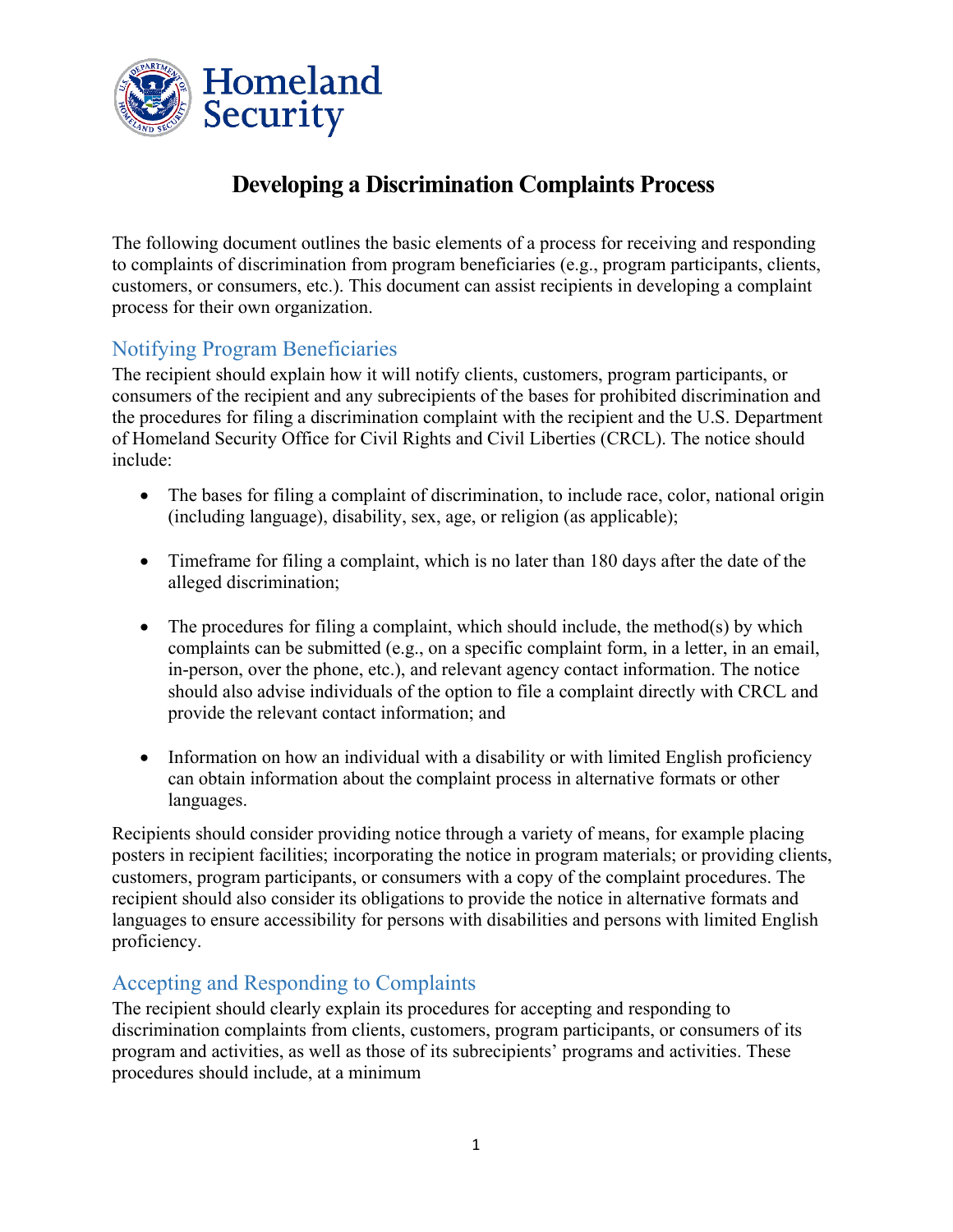

- 1. A designation of the recipient employee who is responsible for coordinating the series of actions described in these procedures;
- 2. An explanation of whether the recipient will provide the client, customer, program participant, or consumer with any written acknowledgement of the complaint, the timeline for providing the acknowledgement (e.g., within 10 days of receipt, etc.), and how the recipient will correspond with the complainant throughout the investigation;
- 3. An explanation of how the recipient will investigate and resolve the complaint, such as whether the recipient will conduct an internal investigation of the complaint, or whether it will refer the complaint to an appropriate external agency for investigation, such as a local or state human rights commission, or CRCL; and the timeline for investigating the complaint (e.g., within 6 months of receipt), or referring the complaint (e.g., within 14 days of receipt);
- 4. A description of how the recipient will track complaints received and the status of complaints, such as through a spreadsheet or database; and
- 5. An explanation of how the recipient will ensure that the complaint process is accessible for persons with disabilities and persons with limited English proficiency (LEP).

## Referring Complaints

If the recipient's procedures involve referring the complaint to another agency or agencies for investigation and resolution, the recipient should clearly explain the necessary steps for making this referral and how the recipient will notify the complainant of the referral.

#### Dual Filings

In accepting complaints, recipients should inquire whether the individual has filed the complaint with another agency, such as CRCL, in order to prevent duplicative investigations. If the individual has submitted dual filings, the recipient should contact the relevant agency to determine a coordination approach.

#### Subrecipient Procedures

The recipient should explain how it will ensure that subrecipients have procedures in place for responding to discrimination complaints that clients, customers, program participants, or consumers of a subrecipient file directly with the subrecipient. At a minimum, these procedures should include forwarding the complaint to the primary recipient, CRCL, or another appropriate external agency, such as a local or state human rights commission; notifying the primary recipient of any discrimination complaints that the subrecipient does not refer to the primary recipient; and notifying the complainant that he or she may file a complaint of discrimination directly with the primary recipient or with CRCL.